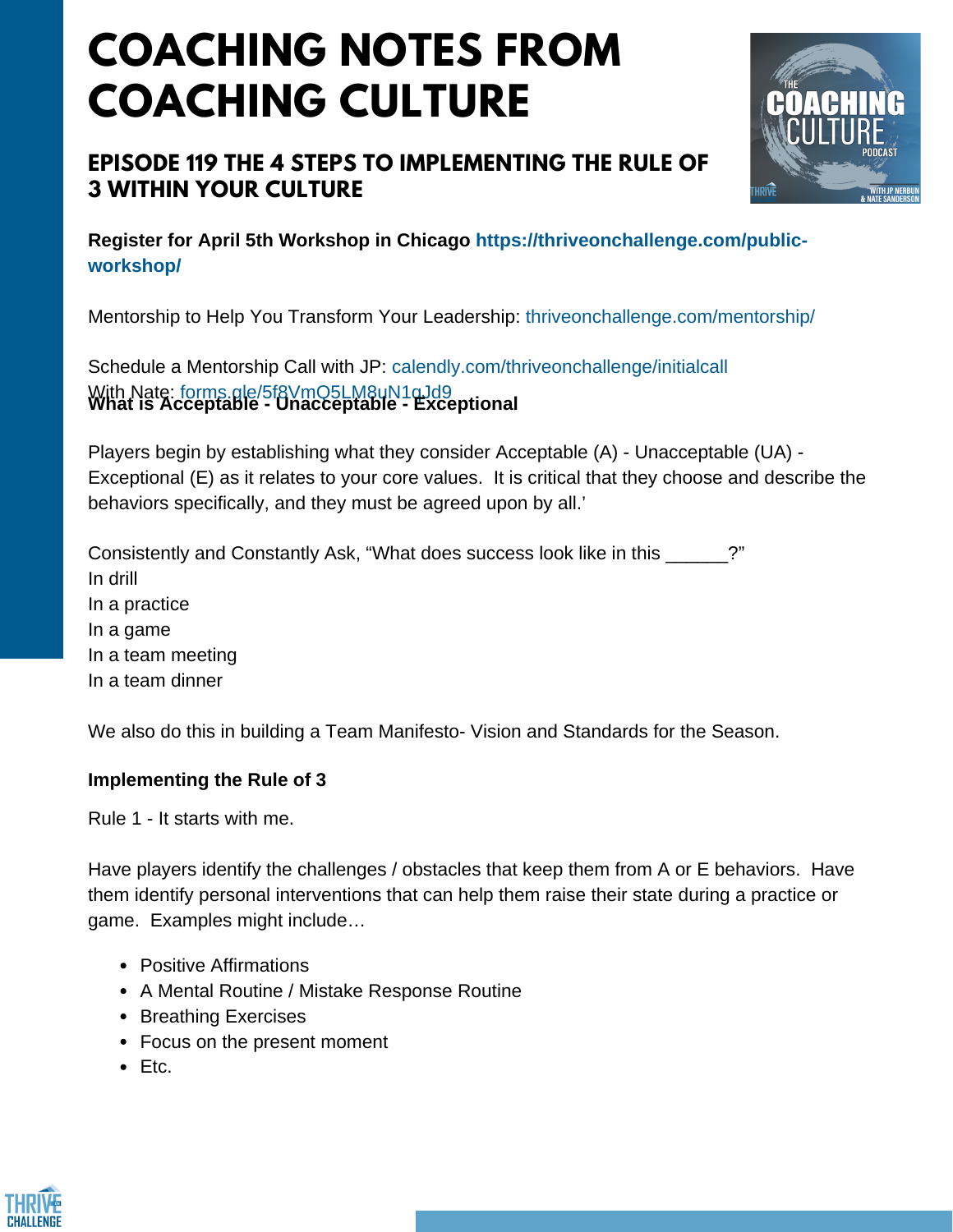# **COACHING NOTES FROM COACHING CULTURE**

## **EPISODE 119 THE 4 STEPS TO IMPLEMENTING THE RULE OF 3 WITHIN YOUR CULTURE**



#### Individual

1. Do you accept and agree to the standards outlined by the team? Allow room for people to argue against standards. Clarify that they will be signing this document at a later date. 2. Are you willing to accept feedback from teammates and coaches when you fall below the line? How should you accept feedback? Allow for discussion about the proper response.

- -Team Manifesto
- -Quick Set
- -Reset

Rule 2 - I need you too.

Have players share their personal obstacles from above with teammates. Have them identify interventions teammates can use with them personally to help raise their level. Share those with the group. Include an intentional expression of permission - "I give my teammates permission to help raise my level when I cannot do it myself."

#### Team

1. What can we do to support each other to meet these standards?

2. When and how should we hold each other accountable? In this part, you will want to encourage things like:

- a. E.R.N. (Encourage, Remind, and Notify)
- b. One-on-one Conversations
- c. Not yelling at each other.
- d. Not calling a teammate out in front of others. You must be living the standard first.

### Rule 3 - Coach & me.

Similar to the process for Rule 2 - have players share their obstacles and identify behaviors coaches can use to help raise their level. Players should also discuss how coaches can intervene when the individual level is unacceptable.

The Key - Coaches must pause and give players opportunities to self-correct, and correct one another, before intervening!